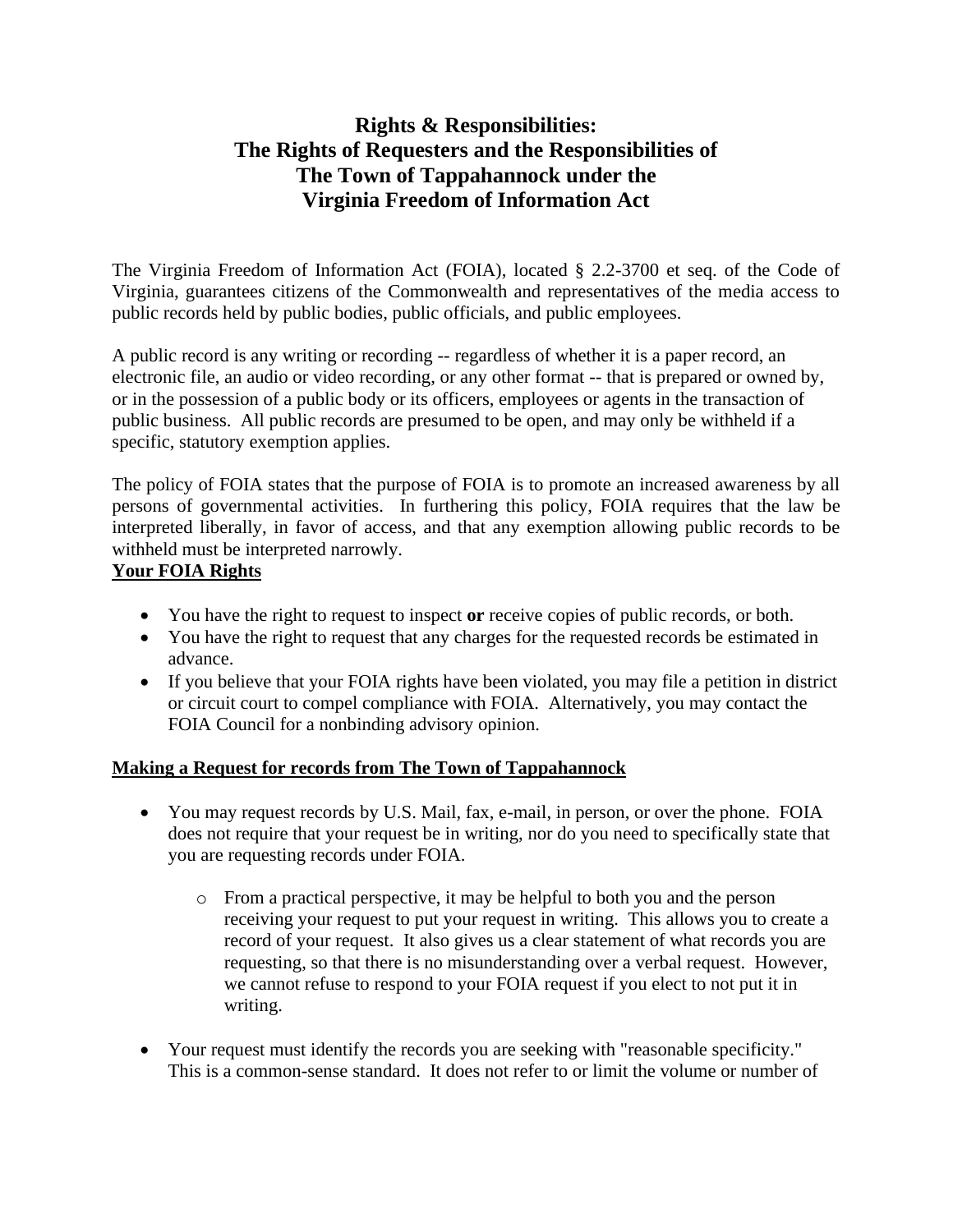records that you are requesting; instead, it requires that you be specific enough so that we can identify and locate the records that you are seeking.

- Your request must ask for existing records or documents. FOIA gives you a right to inspect or copy **records**; it does not apply to a situation where you are asking general questions about the work of the Town nor does it require the Town to create a record that does not exist.
- You may choose to receive electronic records in any format used by the Town in the regular course of business.
	- o For example, if you are requesting records maintained in an Excel database, you may elect to receive those records electronically, via e-mail or on a computer disk, or to receive a printed copy of those records
- If we have questions about your request, please cooperate with staff's efforts to clarify the type of records that you are seeking, or to attempt to reach a reasonable agreement about a response to a large request. Making a FOIA request is not an adversarial process, but we may need to discuss your request with you to ensure that we understand what records you are seeking.

**To request records from the Town you may direct your request to James G. Ashworth, Jr. He can be reached at James G. Ashworth, Jr. Town of Tappahannock P.O. Box 266 Tappahannock, Virginia 22560 at (804) 443-3992 or email at [jashworth@tapp-pd.org.](mailto:jashworth@tapp-pd.org) You may also contact him with questions you have concerning requesting records from the Town. In addition, the Freedom of Information Advisory Council is available to answer any questions you may have about FOIA. The Council may be contacted by e-mail at foiacouncil@dls.virginia.gov, or by phone at (804) 225-3056 or [toll free] 1-866-448-4100.**

### **The Town of Tappahannock Responsibilities in Responding to Your Request**

- The Town of Tappahannock must respond to your request within five working days of receiving it. "Day One" is considered the day after your request is received. The fiveday period does not include weekends or holidays.
- The reason behind your request for public records from the Town is irrelevant, and you do not have to state why you want the records before we respond to your request. FOIA does, however, allow the Town to require you to provide your name and legal address.
- FOIA requires that the Town make one of the following responses to your request within the five-day time period:
	- 1) We provide you with the records that you have requested in their entirety.
	- 2) We withhold all of the records that you have requested, because all of the records are subject to a specific statutory exemption. If all of the records are being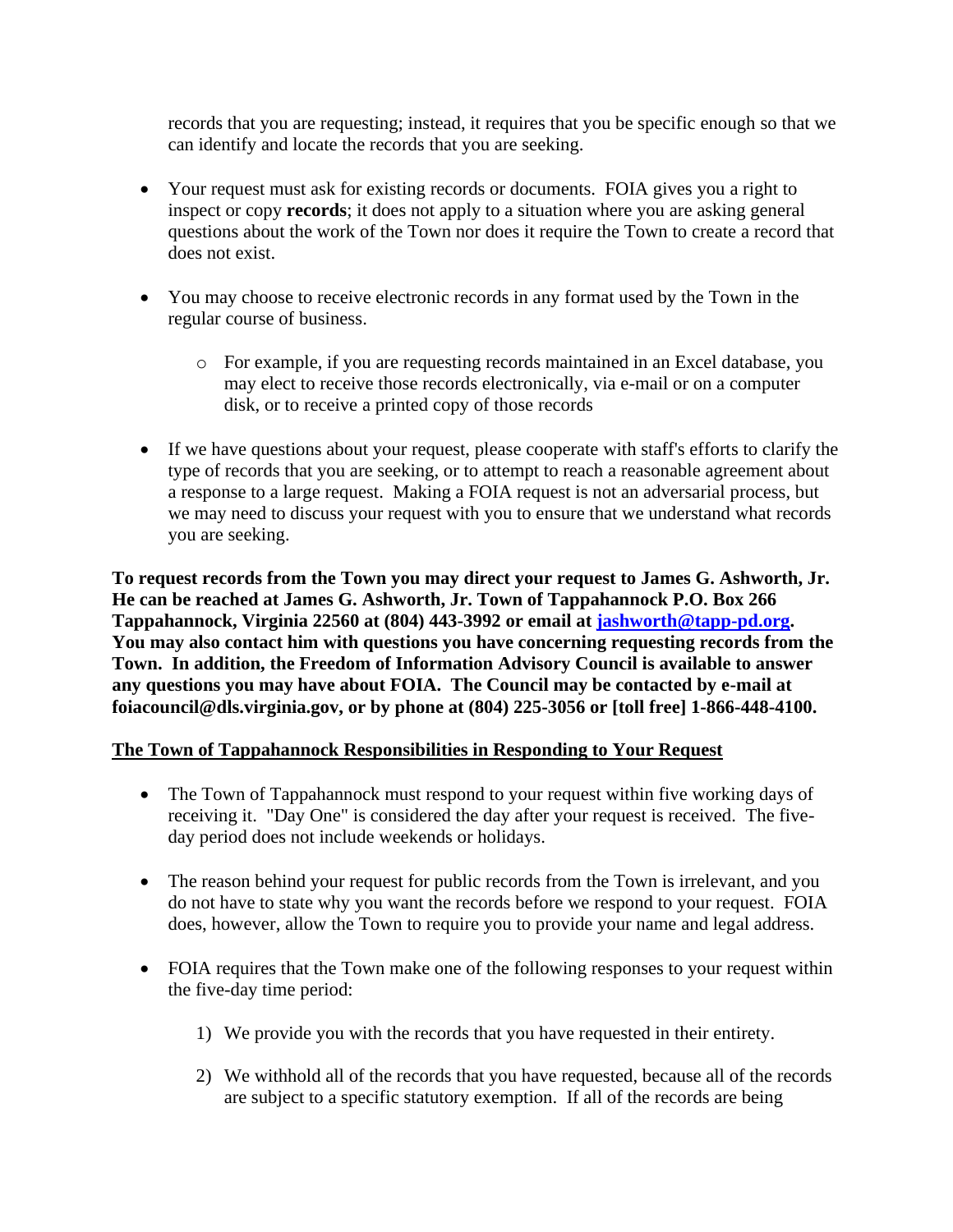withheld, we must send you a response in writing. That writing must identify the volume and subject matter of the records being withheld, and state the specific section of the Code of Virginia that allows us to withhold the records.

- 3) We provide some of the records that you have requested, but withhold other records. We cannot withhold an entire record if only a portion of it is subject to an exemption. In that instance, we may redact the portion of the record that may be withheld, and must provide you with the remainder of the record. We must provide you with a written response stating the specific section of the Code of Virginia that allows portions of the requested records to be withheld.
- 4) We inform you in writing that the requested records cannot be found or do not exist (we do not have the records you want). However, if we know that another public body has the requested records, we must include contact information for the other public body in our response to you.
- 5) If it is practically impossible for the Town to respond to your request within the five-day period, we must state this in writing, explaining the conditions that make the response impossible. This will allow us seven additional working days to respond to your request, giving us a total of 12 working days to respond to your request.
- If you make a request for a very large number of records, and we feel that we cannot provide the records to you within 12 working days without disrupting our other organizational responsibilities, we may petition the court for additional time to respond to your request. However, FOIA requires that we make a reasonable effort to reach an agreement with you concerning the production or the records before we go to court to ask for more time.

### **Costs**

- A public body may make reasonable charges not to exceed its actual cost incurred in accessing, duplicating, supplying, or searching for the requested records. No public body shall impose any extraneous, intermediary, or surplus fees or expenses to recoup the general costs associated with creating or maintaining records or transacting the general business of the public body. Any duplicating fee charged by a public body shall not exceed the actual cost of duplication. All charges for the supplying of requested records shall be estimated in advance at the request of the citizen as set forth in subsection F of § 2.2-3704 of the Code of Virginia.
- You may have to pay for the records that you request from the Town. FOIA allows us to charge for the actual costs of responding to FOIA requests. This would include items like staff time spent searching for the requested records, copying costs, or any other costs directly related to supplying the requested records. It cannot include general overhead costs.